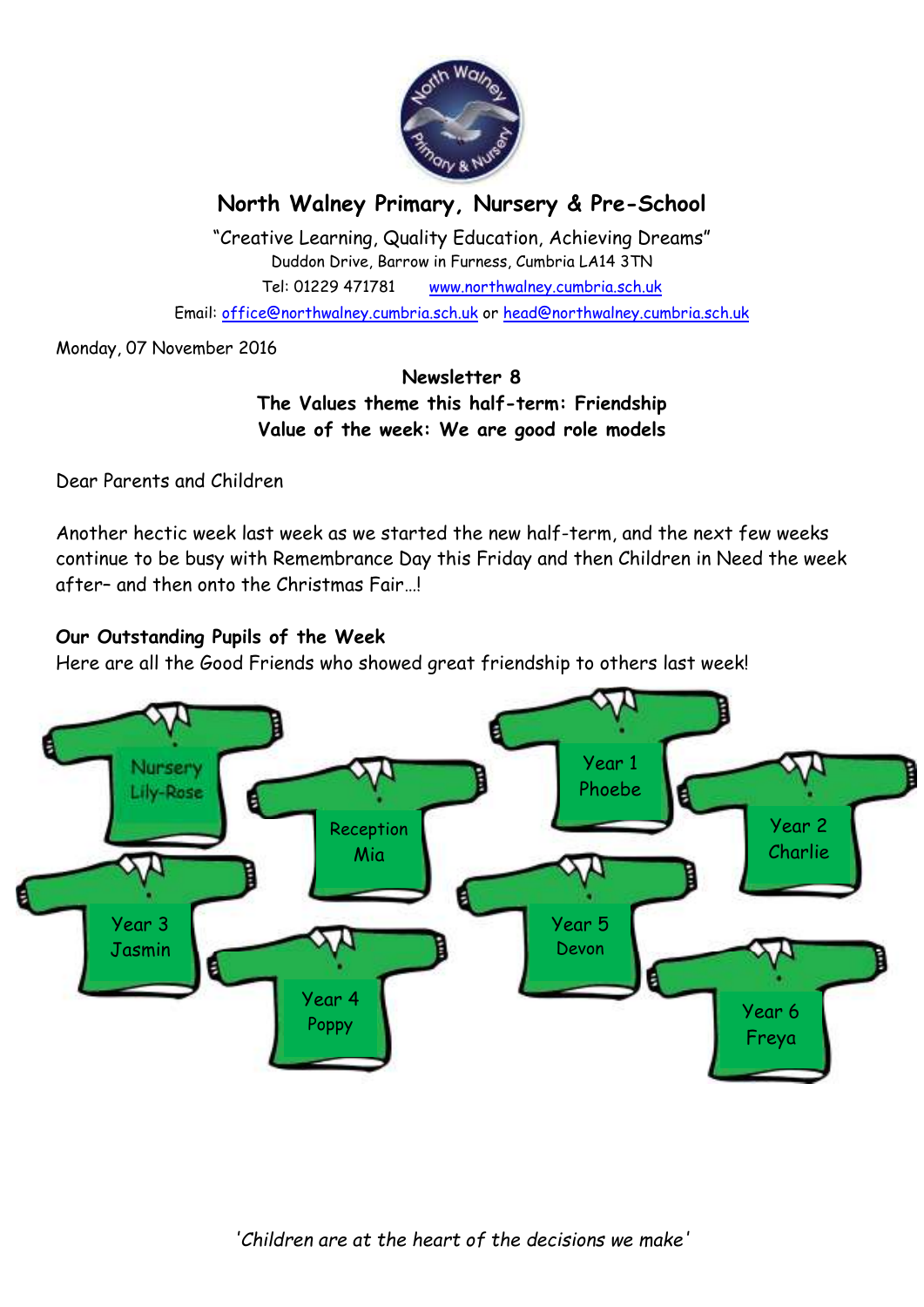

### **Remembrance Day**

Poppies are available in school to mark this year's Remembrance Day on Friday 11<sup>th</sup> November. Donations can be made using the collecting tin at the front of school and a special assembly for the children will be held on Friday at 11am to mark the day .

day. Thank you!





#### **School Photographs**

Orders need to be in by this Friday (11<sup>th</sup> November) please so that they will be back in time for Christmas! Please send order via your child to the school office. Many thanks.

Everyone at school is getting ready to raise money for this year's Children in Need and we are asking everyone to come to school in their pyjamas for the day (with dressing gown now that it's so cold!). Donations of £1.00 would be lovely and there will also be donation boxes for any parents who wish to donate to Children in Need on the

### **Parents' Evening – Monday 7th November – 3:30-5pm**

This is an informal opportunity for parents to come and meet with their child's teacher in the classrooms and find out how they have settled in so far this year, and how they are doing in school. There will also be a chance to see the children's books. Of course with Miss Head being absent at the moment, we will rearrange a time for Year 5 and 6 parents to come in. Please do pop in if you have the chance!





#### **Book Fair**

Many thanks to the PTA for organising this! The Book Fair will be open tonight, tomorrow and Wednesday after school and a wide range of books are available. Some parents on Friday also asked if there were any books that the school wanted and if they could buy one for the school – what a really kind offer! So, the teachers have written a small list per class of books they think their children would love and anyone who is kind enough to buy one will have a 'Thank you' note stuck into the front of the book. Many, many thanks!

### **Year 1 and 2 'Book and Biscuit' Sessions**

Mrs Hodgkiss will be starting these sessions this Friday and invites any parents or grandparents who are available to come and read with their child on a Friday afternoon from 2:15pm to come and along and join her. These sessions will be held fortinightly in the school library – so if you are free, why not come and join us?